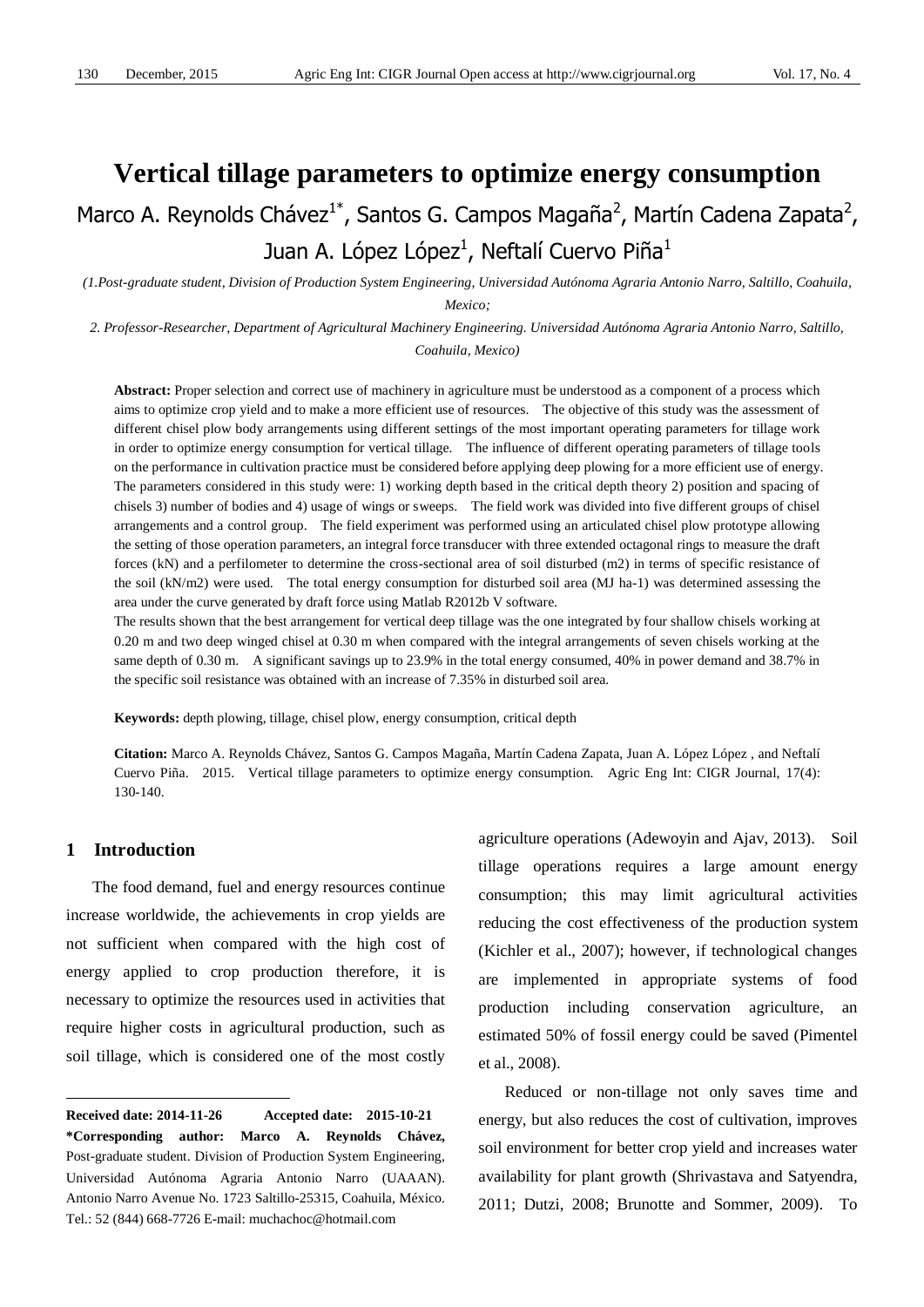this respect, vertical tillage could be a better alternative as a conservation system even when it may result in a small crop yield reduction. On the other hand, energy saving is considerable (Cavalaris and Gemptos, 2002).

Energy savings using vertical tillage compared to conventional system have been documented in several studies (Hoogmoed and Derpsh, 1985; Cadena et al., 2004; Camacho and Rodriguez, 2007). The draft force required for the implements and work quality depends on the specific soil resistance, working depth, soil density and moisture at the time of the operation; spacing between chisels in combination with critical depth work could result in different force requirements even for the same soil condition (Arvidson et al., 2004; Raper and Bergtold, 2007; Manuwa, 2009).

For the above-mentioned statement is important to analyze different parameters of tillage work and their effect on tillage quality (Camacho and Rodriguez, 2007). The draft force requirements for a given tillage work will also be affected by the soil conditions and the geometry of the implement (Taniguchi et al., 1999; Naderloo et al., 2009; Olatunji et al., 2009). Most of the research on draft force demand concerns narrow tines performance (Arvidsson et al., 2004).

Tine geometry has a useful working depth, below this depth also called the Critical Depth (**CD**), compaction may occur instead of soil loosening and values of the specific soil resistance may increase (Spoor and Godwin, 1978). Critical depth is dependent upon tine geometry and soil conditions. Mckyes (1985) described that a critical depth exists for chisel performance, in which lateral soil removal occurs, and depends on the implement width, rake angle, as well as on the density and soil moisture content. Thus, plowing depth depends upon the crop to be cultivated, soil characteristics and also on the source of available power (Pandey, 2004). In addition to this, fuel consumption rises proportionally with plowing depth (Moitzi et al., 2006; Kalk and Hülsbergen, 1999). The effect of the rake angle, evaluated by (Payne and Tanner, 1959) and (Spoor and Godwin, 1978), clearly shows how both, horizontal and vertical force, increase when increasing the rake angle. The rake angle for a lowest specific soil resistance was found to be at 25 degrees (Siemens et al., 1965; Wildman et al., 1978; Magalhaes and Souza, 1990; Mathur and Pandey, 1992 and Chaudhuri, 2001). Increasing of soil disturbance, with lower specific soil resistance can be achieved by attaching wings or sweeps to the tines combined with the use of shallow tines working ahead of the deep tines.

In a tool arrangement integrated by shallow tines ahead of deep tine significantly reduced the draft force, indicating that loosening the soil by a separate operation, prior to deep loosening, offers an effective way of reducing draft force demand on the deep tine. This could be particularly useful in circumstances where the traction force available is a limiting factor. The addition of shallow tines positioned ahead of a deep tine may reduce the total draft force by approximately 10%. The influence of wing geometry and position on tillage work performance is discussed together with the influence of tine spacing on deep soil loosening.

After a rigorous review of the most representative scientific papers about vertical tillage, it was determined that, for a more efficient use of energy, four operating parameters must be considered before applying deep plowing. Those parameters are: 1) working depth based in the critical depth theory 2) position and spacing of chisels bodies 3) number of bodies and 4) use of wings or sweeps. Each of these parameters evaluated individually represents a significant savings in energy demand.

The purpose of this work was to optimize the total energy applied to tillage work through out the integrated evaluation of those four operating parameters in the specific soil resistance and to determine the arrangement that requires the least application of draft force per cross sectional area of disturbed soil when applying vertical deep tillage.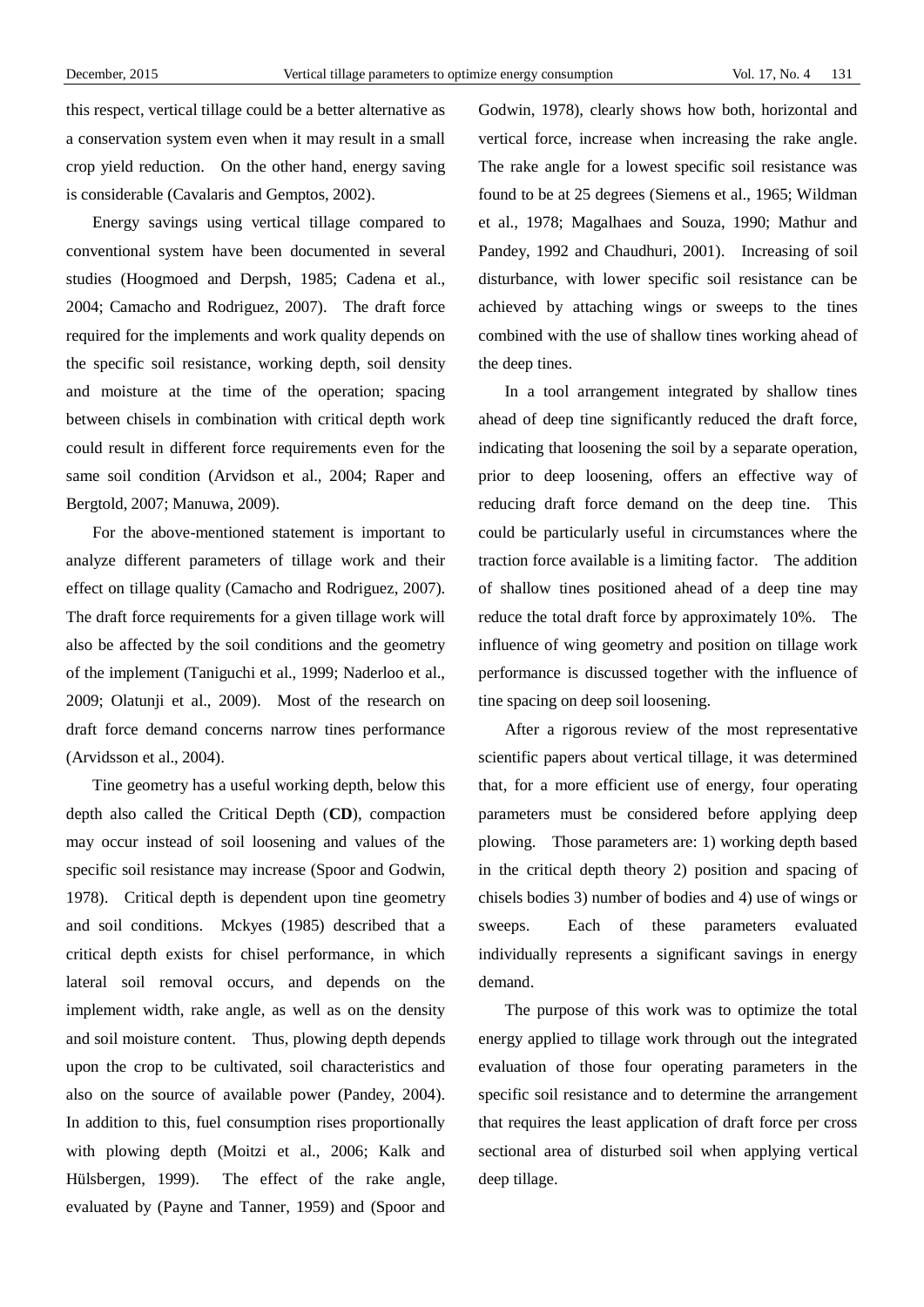### **2 Materials and methods**

## **2.1 Experimental location**

The experiments were carried out from 2012 to 2014 at the facilities of the experimental field station Humberto Treviño Siller, belongs to the Universidad Autónoma Agraria Antonio Narro, located at the state of Nuevo Leon, Mexico at 25 01 50.88<sup>"</sup> latitude and 100°37´35.65´´ longitude and an altitude of 1884 MOSL. The soil was characterized as a sandy clay loam soil containing 47.5% sand, 45% loam, 6.8% clay with 12% of soil moisture with a specific soil resistance ranging from 1800 up to 3390 kPa at a 0.30-0.40 m depth with penetrometer sampling. The size of the experimental plot considered was three hectares divided into 15 arrangements with three replicates each considering the

four mentioned operating parameters.

#### **2.2 Equipment**

An articulated chisel plow prototype with a double tool bar attached by a parallelogram system was designed and built to set the vertical tillage parameters. One tool bar fixed in the front for shallow chisels (two or four bodies) and another at the rear allowing movement by a combination of hydraulic proportional valves and two actuators moving upward and downward for deep winged chisels (one or two bodies). The distance between tool bars was set at 0.75 m. A three point hitch dynamometer integrated by three extended octagonal ring transducers (EOR´s), with a capacity of 80 kN each, was employed as shown in Figure 1 in order to measure draft forces.



**Articulated chisel** plow prototype.

Figure 1 Articulated chisel plow prototype with the three point hitch dynamometer

Semi straight chisel of 0.75 m leg length, 0.06 m tip width and 28 degrees rake angle were used in both tool bars. A 0.60 m width wings or sweeps were coupled to rear deep chisels. For data collection, an instrumented tractor (Figure 2) with a portable data acquisition system DaqBook 2000 together with a signal conditioner DBK-43A both of IOTECH were used. To record the information of the draft forces, data was collected at a frequency of 20 Hz. For the draft force a spectral analysis of each of the replicates per array was done, the total data obtained from the EOR´s were collected for the same period of time per replicate. The tractor speed was set at 1.84 m/s.



Figure 2 Data acquisition systems employed to measure the soil reaction forces

## **2.3 Vertical deep tillage parameters**

The parameters used in field experiments for the application of primary soil tillage were considered as follows: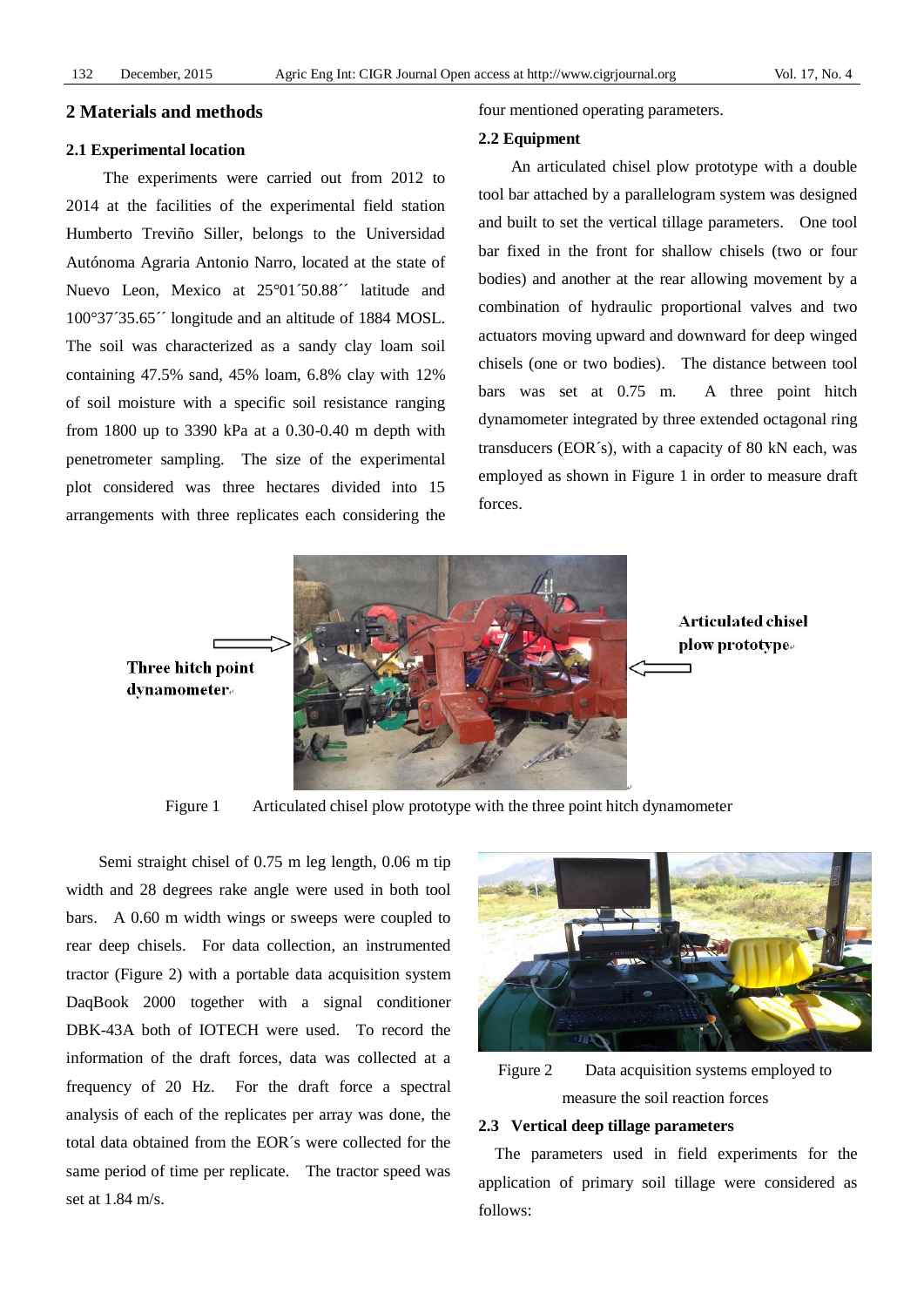Regarding **working depth,** the type and degree of soil disturbance is the prime factor when selecting tillage implements but this must be considered together with the draft and penetration force requirements for efficient operation. There are two major variables in the design and selection of the appropriate geometry for given tillage implements as Equation (1) and Equation (2):

- (i) Depth /width ratio  $(d/w)$  (1)
- (ii) Rake angle  $(\alpha)$  (2)

Three categories of such blades need to be distinguished depending upon their depth/width (d/w) ratio (Godwin, 2007) as Equation (3), Equation (4) and Equation (5).

- 1.- Wide of tines (blades) with  $d/w < 0.5$ ,
- 
- 

The **rake angle** is indicated by the angle at which the opener creates a horizontal line in the shift direction. The optimum rake angle is considered to be 25 degrees due to increased mobilization of soil; whereas the increase of the angle increases proportionally draft force (Chaudhuri, 2001).

The **use of shallow chisel tines** reduce significantly the force on the deep chisel indicating that loosening the soil surface by a separate operation before deep loosening offers an effective way to reduce draft force on the deep chisel. To successfully operate this arrangement **position and spacing**, the shallow chisel must be close enough to the deep chisel.

Positions considered as a function of the working depth of the deep tine for the shallow chisels (Godwin, 2007) are given by Equation (6), Equation (7) and Equation (8):

| Depth<br>$= 2/3$ times of the deep tine depth | (6) |
|-----------------------------------------------|-----|
|-----------------------------------------------|-----|

Lateral spacing  $= 2.5$  times of the deep tine depth (7)

Forward spacing  $= \ge 1.5$  times of the deep tine depth (8)

Godwin et al., (1984) described how **spacing between tines** can affect the soil disturbance pattern produced by a pair of tines operating at the same depth. The effect of tine spacing on the resulting draft force, area of disturbance and specific soil resistance has been reported by Spoor and Godwin (1978). The spacing for deep and shallow tines recommended for good soil loosening is given by Equation (9) and Equation (10):

- (iii)  $1.5$  times of working depth for simple tines (9)
- (iv) 2.0 times of working depth for winged tines. (10)

Wings attached to the foot of a tine will modify the type of soil disturbance, duplicates the disturbed area just only by increasing 30% in draft force. This significantly increases the effectiveness of the operation, by reducing the specific soil resistance (draft force/disturbed area) by almost 30% (Spoor and Godwin, 1978).

2.- Narrow tines with  $1 < d/w < 6$ , (2) The advantage of the use of **wings** is their ability to 3.- Very narrow tines with  $d/w > 6$ . (5) increase significantly soil disturbative area at deeper layers. The soil failure planes developed from the wing extremities tends to approach to the vertical in direction rather than develop approximately at 45 degrees to the horizontal. This is due to a change in the configuring soil stress situation above the wings, caused by the soil loosening created by the leading subsoiler tip. The wing width selected will, however, depend upon soil strength, impact risk and overall draft force considerations as well as specific soil resistance. Wings width of 0.7-0.8 of the working depth has been used satisfactorily on many low impact risk soils at working depths between 0.3 to 0.45 m.

# **2.4 Field work test procedure**

To perform field evaluation of the effect of the vertical tillage parameters in the specific soil resistance and the total energy consumed, the methodology was divided into five blocks with a total of 15 arrangements. Each setting parameters of the chisels arrangements are described in Table 1.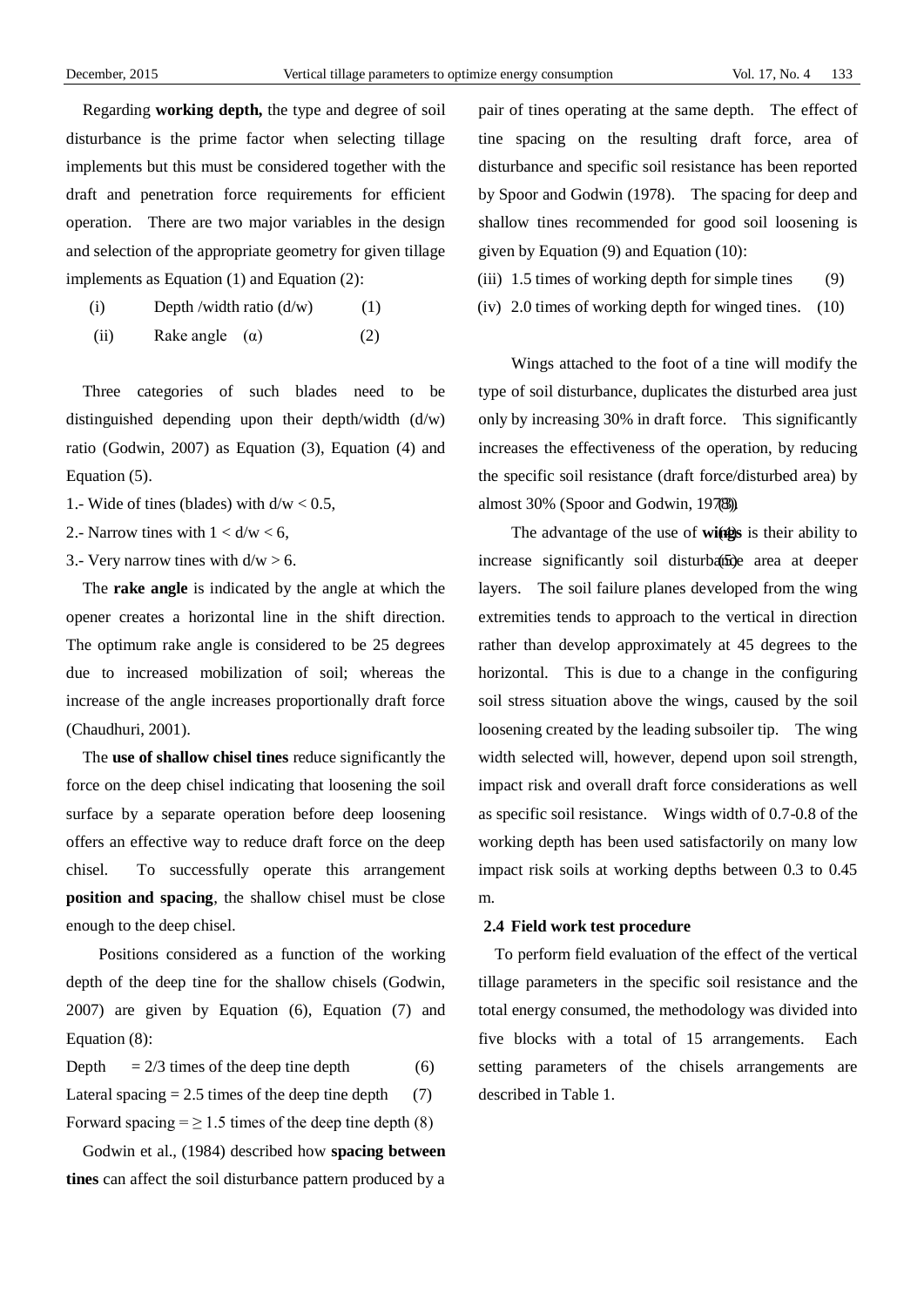| Chisel   | Working depth(m) | Number of bodies | Wings    | Spacing between Chisels (m) |
|----------|------------------|------------------|----------|-----------------------------|
| *Shallow | 0.20             | 2, 4             | None     | 0.60                        |
| **Deep   | 0.20             | 1, 2             | With out | .20                         |
|          | 0.20, 0.30, 0.40 | .                | With     | .20                         |

#### **Table 1 Parameters of vertical tillage operation**

Note:\* Shallow: one fixed working depth and spacing between chisel. \*\* Deep: positioned at the center between shallow chisels.

The individual evaluation refers to the arrangement configured either by one front shallow leading chisels or the rear section with one deep winged chisels of the articulated chisel plow prototype. The integral evaluation refers to the arrangement, with at least three chisel, set at the front and rear section. The check assessment was setup by seven chisel plow used with a uniform 0.30 m working depth.

To determine the specific soil resistance by vertical tillage, a set of 15 different tests were carried out with different chisel plow arrangements with the above mentioned parameters, three replicates for each test were performed, for practical purpose the tests were divided into five groups (I, II, III, IV and V), as shown in Table 2.

| Group        | <b>Treatment</b> | *Arrangement       | <b>Description</b>                                                                              |
|--------------|------------------|--------------------|-------------------------------------------------------------------------------------------------|
| $\mathbf I$  | 1                | 1DC20UNW           | One rear un-winged chisel at 0.20 m depth                                                       |
|              | 2                | 1DC20W             | One rear winged chisel at 0.20 m depth                                                          |
|              | 3                | 1DC30W             | One rear winged chisel at 0.30 m depth                                                          |
|              | 4                | 1DC40W             | One rear winged chisel at 0.40 m depth                                                          |
|              | 5                | 2DC30W             | Two rear winged chisels at 0.30 m depth                                                         |
| $\mathbf{I}$ | 6                | 2SC <sub>20</sub>  | Two front chisels at 0.20 m depth                                                               |
|              | 7                | 4SC20              | Four front chisels at 0.20 m depth                                                              |
| III          | 8                | $2SC20 + 1DC20UNW$ | Two front at $0.20$ m depth + a rear un-winged chisel at $0.20$ m depth                         |
|              | 9                | $2SC20 + 1DC20W$   | Two front chisel at $0.20$ m depth $+$ a rear winged at $0.20$ m depth                          |
| IV           | 10               | $2SC20 + 1DC30W$   | Two front chisel at $0.20$ m depth $+$ a rear winged at $0.30$ m depth                          |
|              | 11               | $2SC20 + 1DC40W$   | Two front chisel at $0.20$ m depth $+$ a rear winged at $0.40$ m depth                          |
|              | 12               | $4SC20 + 2DC20W$   | Four front chisel at $0.20$ m depth $+$ a rear winged at $0.20$ m depth                         |
|              | 13               | 4SC20+2DC30W       | Four front chisel at $0.20$ m depth $+$ a rear winged at $0.30$ m depth                         |
|              | 14               | $4SC20 + 2DC40W$   | Four front chisel at $0.20$ m depth $+$ a rear winged at $0.40$ m depth                         |
| V            | 15               | 7C30UNW            | Seven un-winged chisel, four at front and three at the rear at the same<br>working depth 0.30 m |

**Table 2 Field test arrangements at vertical tillage settings parameters**

Note: \* Arrangement: DC: deep chisel, UNW: unwinged, W: winged, SC: shallow chisel, 20, 30 and 40: working depths.

**Group I (individual assessment)**, arrangements of one rear winged chisel plow were analyzed with three working depths (0.20, 0.30 and 0.40 m). Each one of these arrangements was compared to those with one un winged chisel at 0.30 m depth and to two rear winged chisels at 0.30 m. G**roup II (individual assessment),** arrangements of two and four shallow chisel tines were analyzed; for shallow chisels no wings were used and the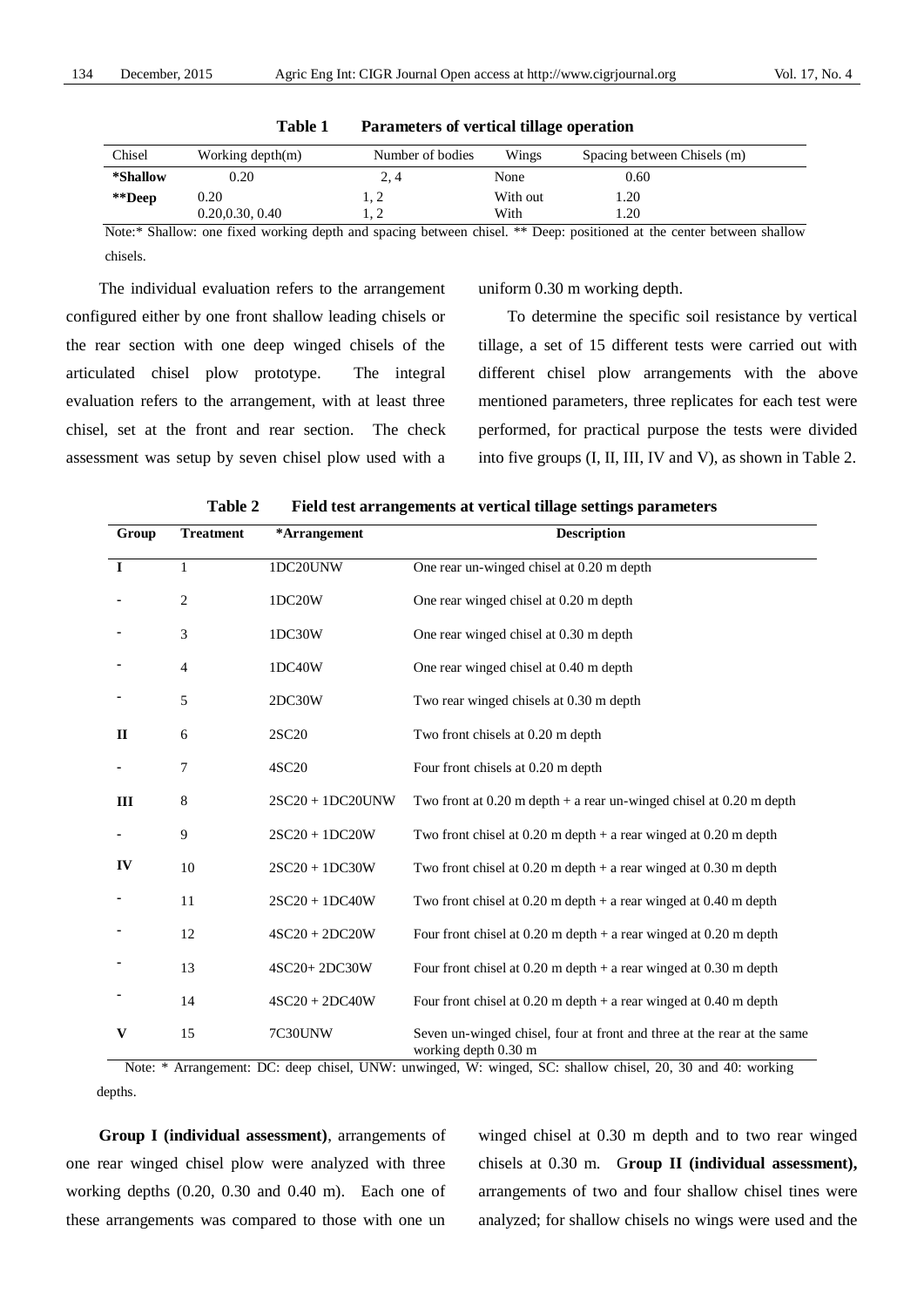depth was maintained constant at 0.20 m. G**roup III (integral assessment),** a combination of the groups I and II, with arrangements of two shallows depths and one deep winged rear chisel with three working depths (0.20, 0.30 and 0.40 m) were compared with the arrangement of two front shallow chisels at 0.20 m and one deep unwinged chisel at working depth of 0.30 m. G**roup IV (integral assessment)** combinations of groups I and II, with arrangements of four shallow tines and two rear winged chisels with three working depths (0.20, 0.30 and 0.40 m) were compared with the arrangement of four shallow chisels and two deep unwinged chisels at a working depth of 0.30 m. G**roup V (reference assessment)** an arrangement of seven chisels (four in the front and three at the rear) was analyzed. No wings were used and the working depth remained constant at 0.30 m. The lateral spacing between chisels was set at 0.75 m. This evaluation was carried out using commercial chisel plow equipment.

For each one of the 15 evaluated arrangements, the

magnitude of the total draft force in (N) was determined by using the data obtained with the data logger and analyzed by the spectral analysis method described by Campos and Wills (1995). To determine the cross-sectional disturbed soil area  $(m<sup>2</sup>)$ , a profile meter with a graduate rule was used to measure the depth each 0.10 m of the working width. Afterwards, the specific soil resistance (Sr=  $F^*dA^{-1}$ ) in N/m<sup>2</sup> was determined. The total energy consumption for disturbed soil area (MJ/ha) was determined using the method of area under the curve in Matlab program R2012b V described by (Pérez, 2002). A randomized complete block with three replicates experimental design was used. Likewise, concerning the analysis and interpretation of the results, Minitab 15 statistical package was used.

# **3 Results and discussion**

The Figures 3a and 3b show an example of the six chisel prototype arrangement evaluated under field conditions. The tool bars and their components are clearly shown.



1. Proportional valve for automatic depth adjustment 2. Hydraulic actuators for displacement upward and downward of the articulated section. 3. Tool bar of articulated section for the variable depth application of primary tillage. 4. Shallow chisels 5. Deep winged chisels

Figures 3a Designed layout prototype and 3b Built Prototype of articulated chisel plow for vertical tillage

On Table 3 are shown the results for one chisel body comparing (T1 vs T3) and integral assessment (T8 vs T 10). It could be observed that specific soil resistance decreased by 32.0% and 34.8% respectively due to the increased disturbed area by the coupling of wings behind the deep chisel. Similar results on the reduction of the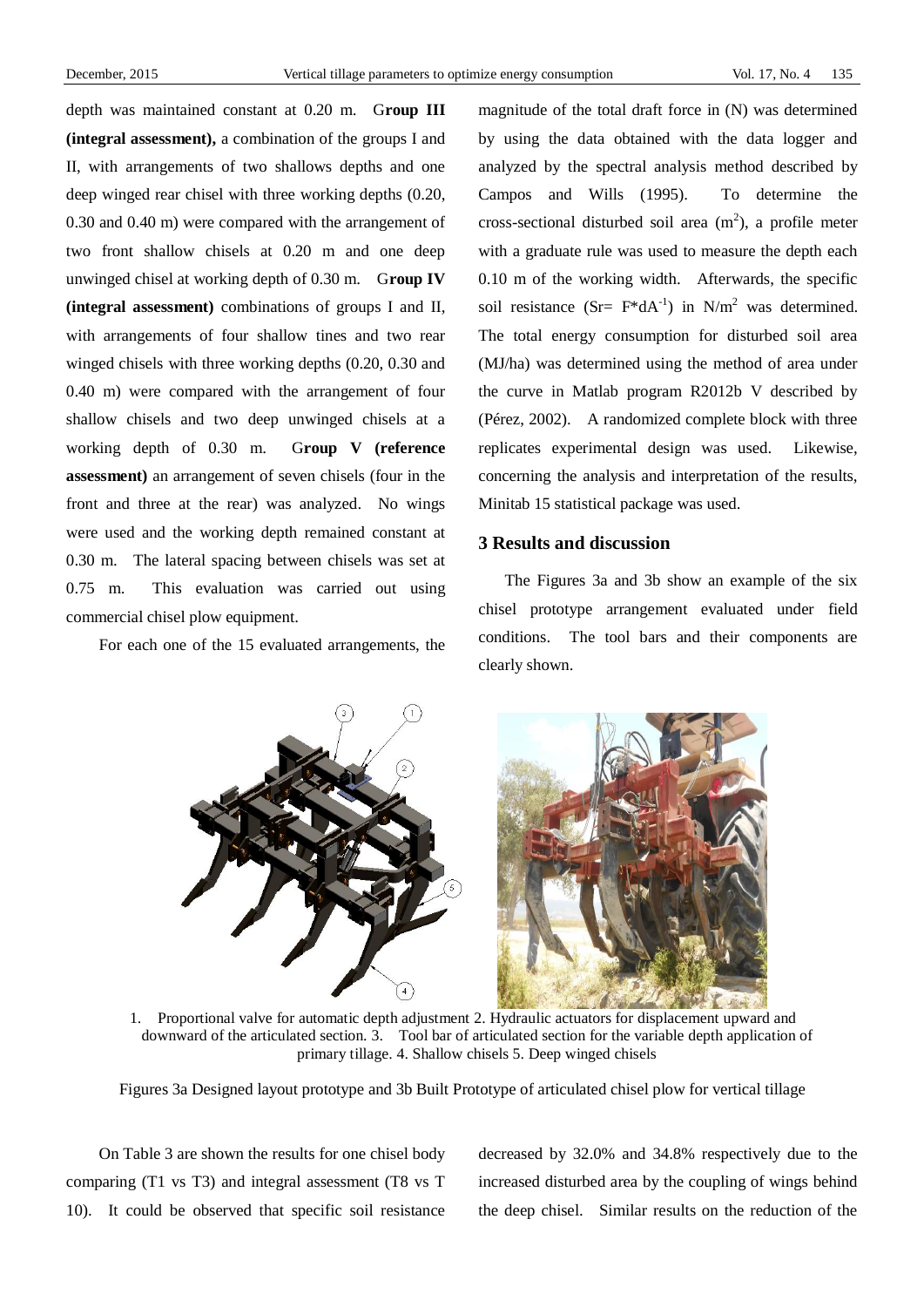specific soil resistance were obtained by Spoor and Godwin (1978), who compared the use of a chisel plow with two different geometries of wings with a conventional chisel working at the same depth. Kumar

and Thakur (2005) concluded that the specific soil resistance could decrease up to 26.9% using straight winged chisels compared to conventional chisels working at a depth of 0.30 m in a clay loam soil.

| <b>Table 3</b> | Test results arrangements with vertical tillage parameters for deep plowing |  |  |
|----------------|-----------------------------------------------------------------------------|--|--|
|                |                                                                             |  |  |

| <b>Treatment</b><br>/group | <b>Arrangement</b> | <b>Chisel tines</b><br>Draft force (kN) | Soil disturbance<br>area $(m^2)$ | <b>Specific</b><br>soil<br>resistance $(kN/m2)$ | <b>Consumed energy</b><br>(MJ/ha) |
|----------------------------|--------------------|-----------------------------------------|----------------------------------|-------------------------------------------------|-----------------------------------|
| 1/I                        | 1DC30UNW           | 14.99abc                                | 0.126d                           | 121.10a                                         | **                                |
| $2/\mathbf{I}$             | 1DC20W             | 9.88c                                   | Nq                               | Nq                                              | $***$                             |
| 3/I                        | 1DC30W             | 13.65abc                                | 0.171cd                          | 82.40abc                                        | $***$                             |
| $4/\mathbf{I}$             | 1DC40W             | 23.94abc                                | Nq                               | Nq                                              | $***$                             |
| 5/I                        | 2DC30W             | 34.91a                                  | 0.434abcd                        | 80.67abc                                        | $***$                             |
| 6/II                       | 2SC20              | 13.57abc                                | 0.157d                           | 86.86ab                                         | $**$                              |
| 7/II                       | 4SC20              | 14.03abc                                | 0.410abcd                        | 34.25c                                          | 302.5e                            |
| 8/III                      | 2SC20+1DC30UNW     | 23.12abc                                | $0.292$ abcd                     | 70.77abc                                        | Nq                                |
| 9/III                      | 2SC20+1DC20W       | 11.96bc                                 | 0.191cd                          | 62.35bc                                         | 423.9de                           |
| 10/III                     | 2SC20+1DC30W       | 15.08abc                                | 0.236abcd                        | 63.76bc                                         | 514.8de                           |
| 11/III                     | 2SC20+1DC40W       | 18.98abc                                | 0.268abcd                        | 70.79abc                                        | 688.8cd                           |
| $12$ /IV                   | $4SC20+2DC20W$     | 20.41abc                                | $0.590$ abc                      | 36.62c                                          | 664.5cd                           |
| 13/IV                      | 4SC20+2DC30W       | 19.88abc                                | 0.630ab                          | 32.10c                                          | 823.1bc                           |
| 14/IV                      | 4SC20+2DC40W       | 33.04ab                                 | 0.640ab                          | 49.48bc                                         | 1121.2a                           |
| 15/N                       | 4SC30+3DC30UNW     | 33.12ab                                 | 0.680a                           | 52.35bc                                         | 1093.2ab                          |

Note: Nq: variable was not quantified, \*\*: energy consumption was quantified only for integral arrangements. In each column the means with different letter have significant difference (Tukey,  $\leq 0.05$ ).

Comparing the performance of the arrangements (T2 vs T3 vs T4), it can be observed that for an increase in the working depth, the demand of draft force was greater for T4 with a 48% higher than T3 and T3 58% higher than T2. Sahu y Raheman (2006) mention that the working depth has a greater influence on the specific soil resistance than the increased draft force.

For the arrangements of three chisels for individual treatments  $(T6 + T3)$  compared to the integral treatment T10, the results show a reduction of 44% on draft force. The same behavior was found with integral arrays with six chisel for individual treatments  $(T5 + T7)$  compared to the integral treatment T13, where the results show a significant reduction of 59.0% in draft force demand, in both cases shallow chisels were used ahead of deep chisel winged tines. The proposed configuration for the evaluation of vertical tillage parameters are described in Table 1. Spoor and Godwin (1978) reported that the addition of wings to the tine foot subsoiler increased the draft force in approximately 30%. This increase is within the range of 15 to 30% found for the same evaluated chisel tine plow under other soil conditions. For this increase in draft force, the total soil disturbance area was doubled giving a significant improvement in the specific soil resistance.

At the Figure 4 are shown the results of draft forces with the proposed integral arrangements equipment with three (T10) and six chisel (T13) compared with the arrangement of seven chisel (T15) commercial equipment used as a reference for the traditional vertical tillage. The increase of draft force between T13 vs T10 is due to the increasing number of chisel and the configuration arrangements. On the other hand, there is a decrease of up to 40% on the draft force between T13 vs T15. This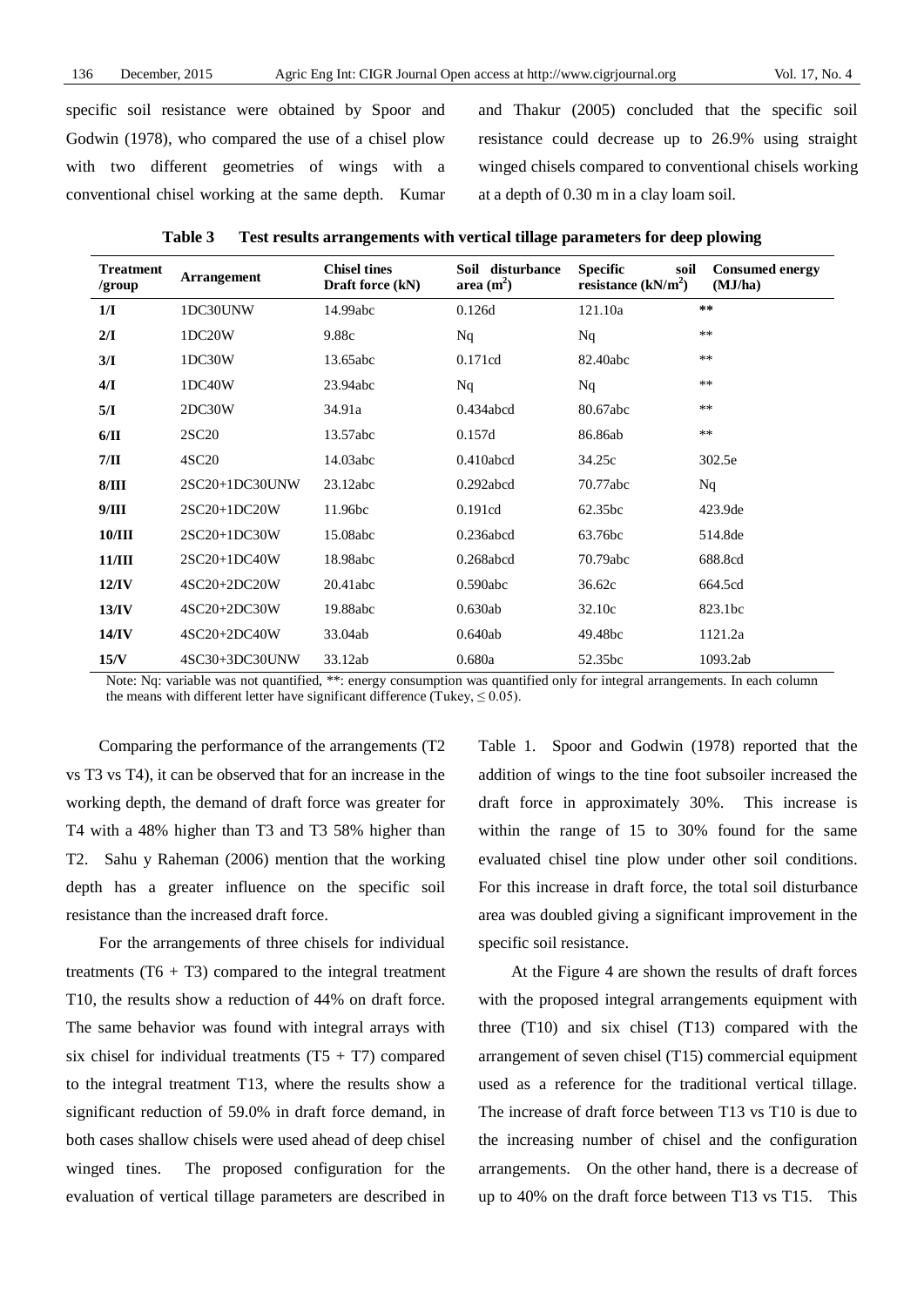significant force savings is due to the use of six chisel instead of seven, the working depth and spacing of shallow chisels ahead of deep chisels, and for the use of wings. Minimized draft force is not the main issue in soil tillage, reduced magnitude of the specific resistance (draft force/disturbed area) is much more important, because it is a better indicator of the overall tillage performance (Godwin, 2007).



Figure 4 Comparison of draft force behavior with integral arrangements (T15, T13 and T10)

Figure 5 shows the effect on disturbed cross section area with the use of different integral treatments (T10, T13 and T15). There could be appreciated that the best performance was obtained with T13, similar values for T15, however with a lower specific soil resistance of 38.7% using four front shallows chisels bodies working at 0.20 m depth followed by two winged chisel at 0.30 m depth in comparison with the traditional vertical system; similar results were found by Camacho and Magalhaes (2004) on the effect of the use of winged subsoiler, compared to traditional chisel plough, for vertical tillage in the increment of soil disturbed area and reduction of the specific soil resistance. Disturbed area values and corresponding draft force are shown in Table 3.



Figure 5 Comparison of soil disturbed area with three integral arrangements

In Figure 6 the draft force demand for the proposed arrangement with six chisel bodies (T13) is shown. It can be observed that the total energy consumed during the test was 823.1 MJ/ha, similar tendency was reported by (Cadena, 2012) and (Hetz and Barrios, 1996) on evaluated chisels arrangements using three bodies with different positions and spacings and with and without wings.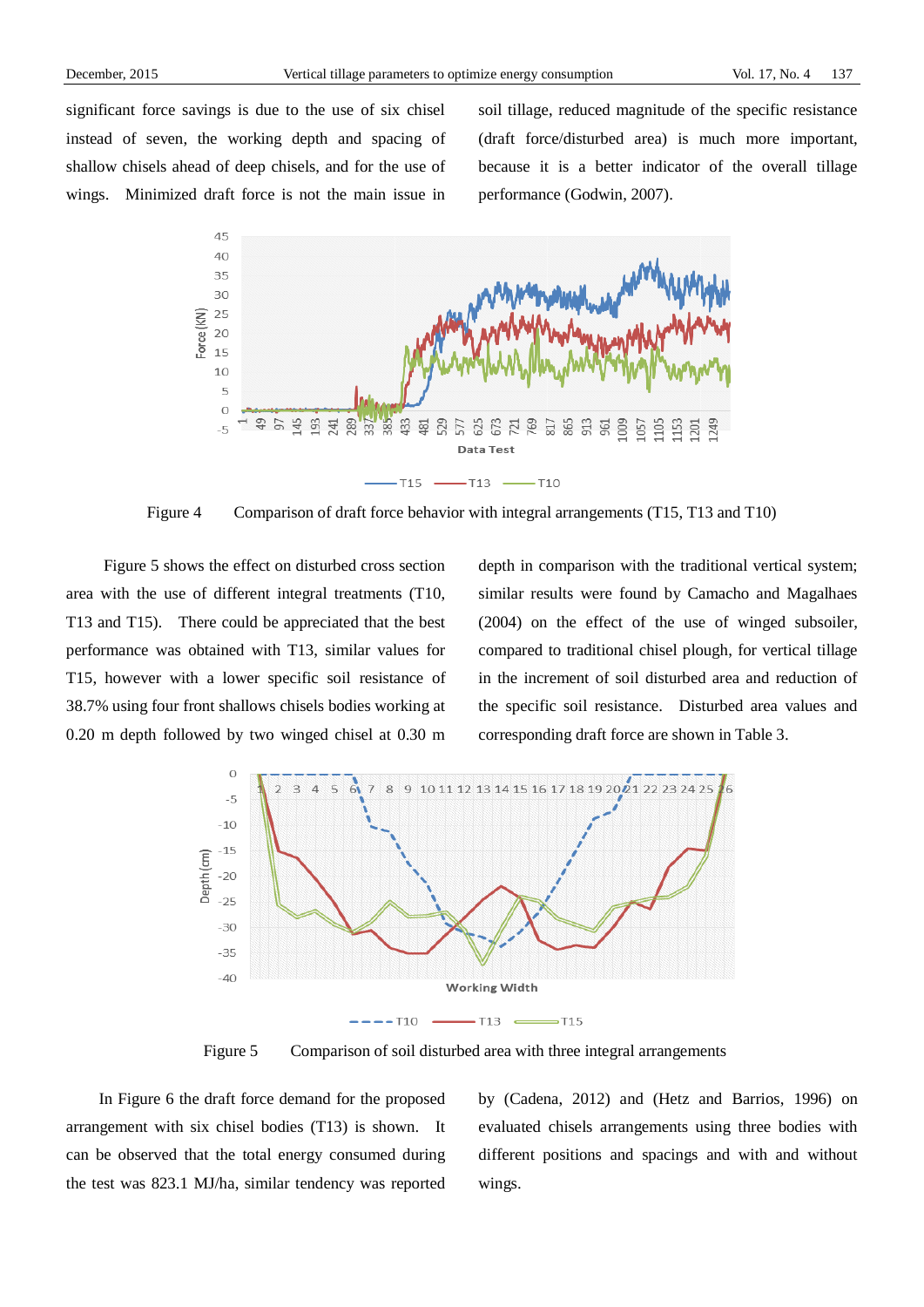

Figure 6 Energy consumption of vertical tillage treatment (T13)

In Figure 7 the draft force applied with the traditional vertical systems arrangement, with seven chisel bodies, (T15) is shown where the total energy applied along the test surface can be observed. For this arrangement the total energy was 1093.2 MJ/ha. It is important to indicate that the total covered area obtained represents an alternative of quantifying applied energy for tillage.



Figure 7 Energy consumption with traditional vertical tillage treatment (T15)

Finally and according to the results given in Table 3 could be observed the behavior of the integral proposed arrangements of six chisels at three different working depths (0.20, 0.30 and 0.40 m) in comparison with the traditional system of seven chisel to a uniform depth of 0.30 m, used as reference in the traditional system of vertical deep tillage. The results shows that for the integral arrangements T12 vs T15, exist a significant savings of 39.2% in energy consumption and 30% reduction on the specific soil resistance.

In the comparison of the integral arrangements T13 vs T15 at the same working depth, it can be appreciated that there are a significant savings of 23.9% in energy consumption, 40.0% in draft force demand and 38.7% in the specific soil resistance, regarding to a non-significant increase in the disturbed soil area of 7.35%. This is due to the adjustment of operating parameters. Therefore, the use of six chisels should be preferred instead of the recommended seven fixed chisel, working at the same depth, currently used in the traditional system.

In the Comparison of the integral arrangements T14 vs T15, it can be observed that the T14 has a significant increase in draft force demand from 19.9 to 33.04 kN, but no significant change in the disturbed area compared to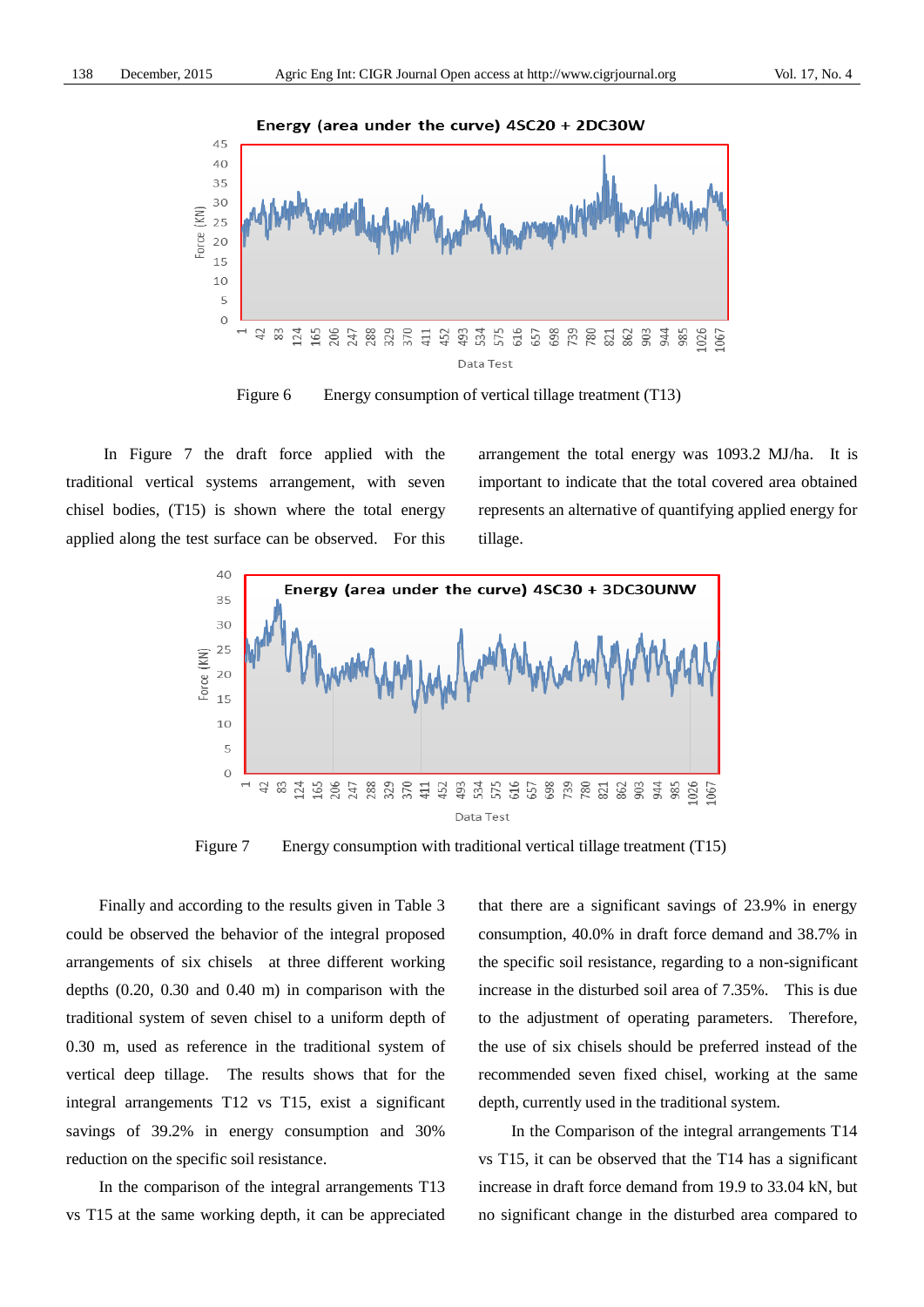T13 when goes from 0.20 to 0.30 m deep. Therefore, it is assumed that plowing is applied to critical depth which causes soil compaction instead of soil loosening.

# **4 Conclusions**

The use of combined operating parameters (working depth, position-spacing, number of chisel and use of wings) evaluated using one, three and six chisel compared to the traditional arrangement of seven bodies show a significant reduction in the specific soil resistance of 32.0, 34.8 and 38.7% for both individual and integral arrangements.

Regarding to the total consumed energy, results show a significant reduction in the arrangement of six chisel for the three tested depths as compared to the arrangement of seven chisel used as a reference in the traditional system.

The best arrangement for vertical deep tillage was the treatment T13 (four shallows chisel at 0.20 m and two deep winged at 0.30 m) when compared with the integral arrangements T15 (seven chisel at the same deep to 0.30 m) with highly significant savings of 23.9% in the total energy consumed, 40% in power demand, and 38.7% in the specific soil resistance with a non-significant increase in disturbed soil area of 7.35%, therefore it is recommended the use of six bodies arrangement instead of seven bodies currently used in the traditional system.

Treatment T14 has a significant increase in draft force demand from 19.9 to 33.04 kN, with non-significant change in the disturbed soil area compared to T13 when going from 0.20 to 0.30 m working depth.

The results obtained in this study referring energy savings, could applied in precision agriculture technology in order to optimize the energy requirements by the variable working chisels depth application (VRT) in primary tillage.

## **References**

Adewoyin, A. O. and E. A. Ajav. 2013. Fuel consumption of some tractor models for ploughing operations in the sandy-loam soil of Nigeria at various speeds and ploughing depth. *Agricultural Engineering International: the CIGR Journal*,  $15(3)$ :  $67-74$ .

- Arvidsson, J., T. Keller, and K. Gustafsson. 2004. Specific draught for mouldboard plough, chisel plough and disc harrow at different water contents. *Soil and Tillage Research*, 79(2): 221-231.
- Brunotte, J. and C. Sommer. 2009. Konservierende Bodenbearbeitung aus Sicht der Wissenschaft. In: *Intelligenter Pflanzenbau*. S. 110 – 144, 3. Auflage. Amazone- Werke.
- CadenaZ., M., T. GaytánM. y A. ZermeñoG.. 2004. Desempeño de implementos de labranza en términos de consumo de energía y calidad de trabajo. *Revista Agraria Nueva Época*, 1(3): 12-17.
- Cadena, Z. M., S.G. Campos M., A. López S, and A. Zermeño G. 2012. Configuración de herramientas de labranza vertical para reducir demanda de energía. *Terra Latinoamericana*, 30(3): 279-288.
- Camacho-Tamayo, J. H. y G. A. Rodr guez. 2007. Evaluación de implementos de labranza a diferentes velocidades de operación y contenidos de agua del suelo. Agricultura Técnica, 67(1): 60-67.
- Campos-Magaña, .S.G. and B.M.D Wills. 1995. Force Measurement-recording and data analysis system for tillage tolls. Agricultural mechanization in Asia, Africa and Latin America, 24(4):13-17.
- Cavalaris, C. K. y T. A. Gemtos. 2002. Evaluation of four conservation tillage methods in the sugar beet crop. The CIGR E-Journal. Volume 4. The Internet-First UniversityPress. Cornell University Library. Ithaca, NY, USA.
- Chaudhuri, D. 2001. Performance evaluation of various types of furrow openers on seed drills: a review. *Journal Agriculture Engineering Research*, 79(2):125-137.
- Dutzi, S. 2008. The effects of various tillage and sowing systems on energy input and crop production parameters. *Agricultural Engineering Landtechnik*. 63 (6): 338-340.
- Godwin R J; Spoor G; Soomro M S. 1984. The effect of tine arrangement on soil forces and disturbance. *Journal of Agricultural Engineering Research*, 30(1): 47–56.
- Godwin, R.J. 2007. A review of the effect of implement geometry on soil failure and implement forces. *Soil Till. Research*, 97(2):331–340.
- Hetz, E. y Barrios I. 1996. Costos de operación de tractores y máquinas agr íolas. EN: IV Sem. Nac. de Mecanización Agrícola. Univ. de Concepción, Chillán. 28-29 Noviembre. 26 p.
- Hoogmoed, W. B. and R. Derpsch. 1985. Chisel Ploughing as an alternative tillage system in Parana Brazil. *Soil Tillage Research*, 6(1): 53-67.